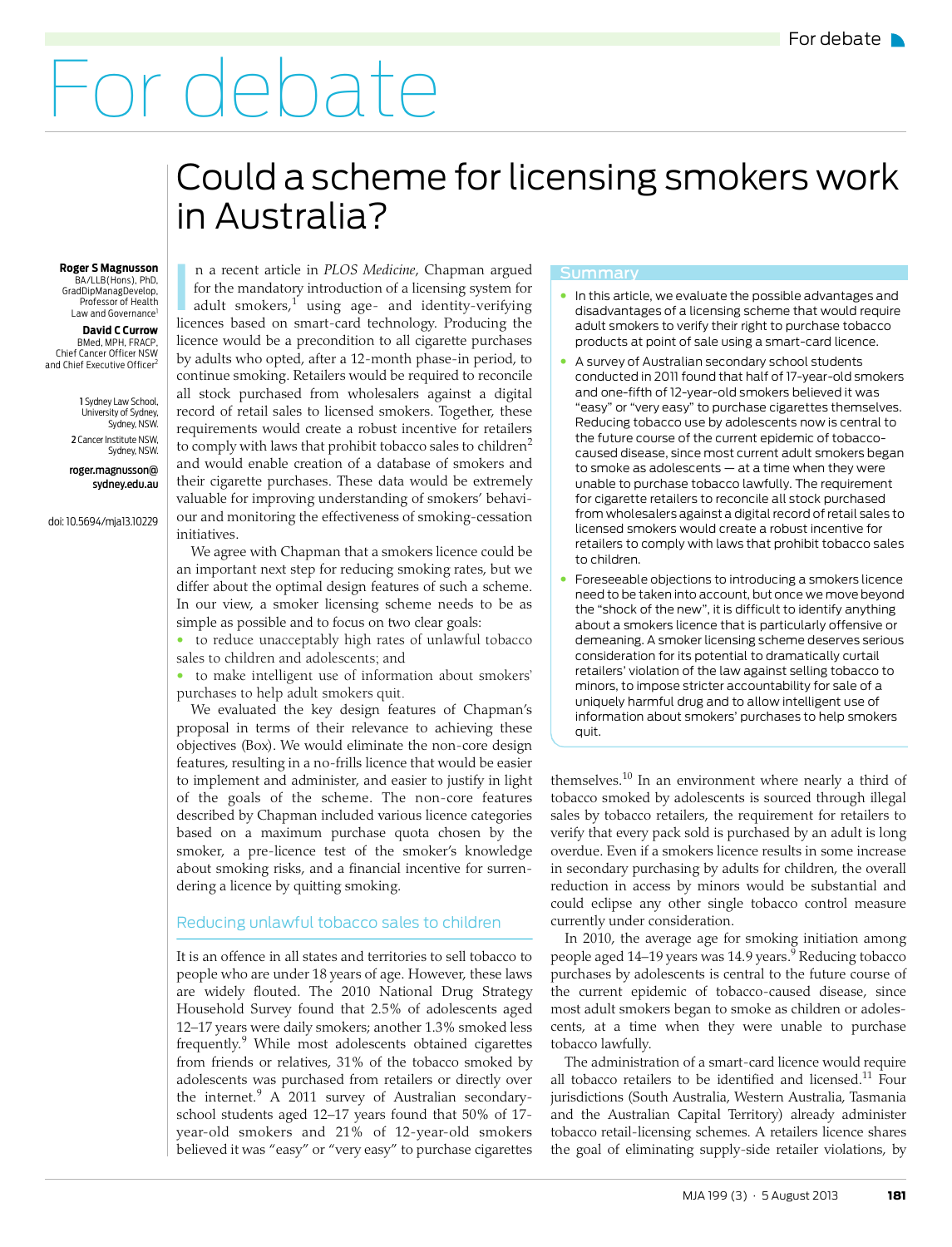making compliance with age-based restrictions and other controls a condition of the licence to sell tobacco products. However, the requirement for adults to present a licence when purchasing tobacco is a demand-side response that would complement supply-side controls, since it would enable health departments to audit tobacco retailers at any time. Tobacco retailers subjected to audit would be required to provide a reconciliation between the stock of tobacco supplied to them by wholesalers and the electronic data trail of retail sales to licensed adults.

In order not to undermine the integrity of a point-ofsale licence verification scheme, Australia would be wise to follow the United States, which, for different reasons, has substantially curtailed internet and mail-order sales by making tobacco products non-mailable matter through the US Postal Service, with limited exceptions.<sup>12</sup> Non-US Postal Service carriers are permitted to accept internet orders for tobacco products and to send parcels containing tobacco, provided that the purchaser's identity is verified through an identity authentication database at the time the order is placed and an adult verifies his or her identity with photo identification at the time of signing to accept delivery.[12](#page-3-6) In Australia, if mail-order and internet tobacco sales are permitted, they should be limited to adults in genuinely remote areas who present their smokers licence on collection. The integrity of these controls would be further enhanced by prohibiting direct, small-scale imports of tobacco products into Australia.

It has been estimated that in Australia in 2005, tobacco companies received over \$15 million from children, while retailers received \$9 million.<sup>13</sup> The 2010 National Drug Strategy Household Survey found overwhelming support from the Australian public for stricter enforcement of laws against supplying minors (89% of those surveyed), and strong sup-port for a licensing scheme for tobacco retailers (70%).<sup>[9](#page-3-2)</sup>

#### Helping adult smokers to quit

Between 1985 and 2010, daily smoking rates among people aged 14 years or older halved from 30% to 15%. Despite this, there are still around 2.8 million daily smokers in Australia, and annual deaths from smoking continue to exceed deaths from alcohol and illicit drugs combined.<sup>[14](#page-3-8)</sup> Evidence shows that almost two-thirds of smokers regret their habit and wish they could quit[.15](#page-3-17),[16](#page-3-9) Could a smokers licence help them?

First, electronic monitoring of smokers' purchases will enable health authorities to detect patterns and variations in smokers' behaviour and to develop more sophisticated, individualised communications to assist smokers to quit. Second, it will enable rigorous evaluation of smoking cessation programs, ensuring that public health dollars are focused on evidence-based strategies that yield the best returns. Third, a smart-card licence will make it possible, for the first time, to gain a detailed understanding of smokers' purchasing behaviour in response to industry incentives such as retail price discounts. Incentive payments and price supports paid by tobacco manufacturers to retailers are a largely invisible form of tobacco promotion and remain untouched by any tobacco laws in Australia.[17,](#page-3-10)[18](#page-3-11) In the US in 2010, these payments accounted for \$6.5 billion — 81% of all tobacco advertising and promo-tional expenditure.<sup>[19](#page-3-12),[20](#page-3-13)</sup>

#### Objections to a smokers licence

#### "But it's a legal product"

One of the enduring achievements of the tobacco industry is that, despite four decades of tobacco control, there has been little disruption to the underlying cultural assumption that a product — even a product that was responsible for 100 million deaths in the 20th century and, if current trends persist, will be responsible by 2030 for 10 million deaths each year $^{21}$  $^{21}$  $^{21}$  — should be traded on market principles. We agree with Chapman that this notion needs to be quashed.

That does not mean, however, that tobacco should be banned, as some have advocated.<sup>22</sup> Prohibiting tobacco at the present time would be likely to encourage a black market. Calls for a ban on smoking, and other "endgame scenarios", are a distraction from the next generation of tobacco control policies — the constraints on supply *and* demand — that need to remain the focus as we work towards achieving a daily smoking prevalence that is a fraction of the current rate.

#### Loss of government revenue

The tobacco industry is likely to assert that a smokers licence will lead to widespread evasion of excise and goods and services tax by consumers, who will resort to smallscale, direct imports of tobacco products, rather than obtain a smokers licence. This claim seems implausible if a smokers licence is priced within reach of any adult who wants to obtain one. To minimise the risks of onselling and direct imports, it would be wise to charge no more than necessary for cost recovery under the scheme. The real savings will come from health care costs avoided by successful quitting. One option worth considering would be whether to completely waive the cost of the annual licence fee for smokers who were willing to disclose their mobile phone and email details to the licensing authority. This would create additional communication channels for smokers who agreed to benefit from carefully tailored smoking cessation support.

#### Big Brother

Requiring all smokers to present a licence, while tracking their cigarette purchases digitally, might be feasible in some countries, but will Australians tolerate it?

Australians' distrust of the Australia card proposal, in the pre-internet era, revolved principally around "function creep" — the fear that government-controlled personal information would subtly, over time and without consent, come to be used for an expanding set of purposes. In this century, Australians have embraced mobile devices, online banking, Facebook, Twitter and membership in voluntary rewards schemes that collect data on individual patterns of retail purchase. Flybuys, for example, collects data on patterns of purchasing of over 10 million cardholders.<sup>23</sup>

By and large, Australians have opted for connectivity over data seclusion, relying on privacy laws and complaints schemes to guard against breaches of privacy. Australians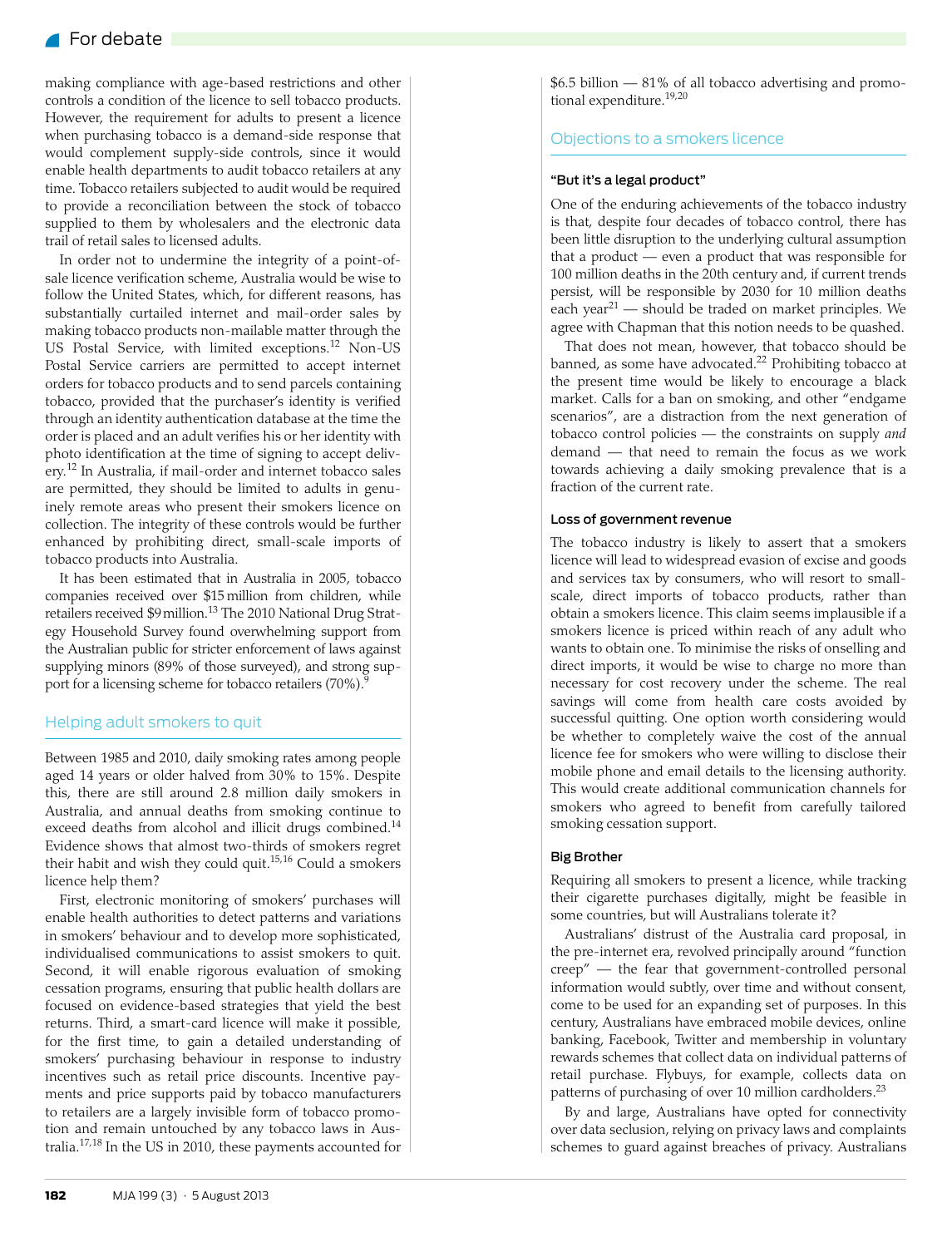#### Evaluation of key design features of Chapman's smoker licensing scheme<sup>1</sup> Possible advantages Possible disadvantages Core features *Smart card licence: adults wishing to purchase tobacco products must present a smart-card licence at point of sale to electronically verify their age and identity*\* • Individual patterns of tobacco purchases traced; data used for individualised quitting support • Data trail allows verification of whether all tobacco supplied to retailers was sold to adults • Data trail allows better understanding of smokers' behaviour (eg, in response to retail price variations and discounts) • Data trail allows detailed tracking of smokers' responses to smoking cessation programs and initiatives • Data trail allows monitoring of the impact of cigarette price discounting by retailers • Retail licensing controls extend accountability throughout the tobacco supply chain, from growers, dealers and manufacturers to retailers and adult smokers • May cause some smokers to feel they are "registered addicts" and add to the stigmatisation of smokers • Creates a historical database of adult smokers; recent activation of the licence implies current smoking. Privacy laws need to ensure data are protected and used only for authorised purposes • Scheme would need to cover pipe tobacco, cigars and waterpipes or risk creating market distortions in favour of these products, all of which share a significant risk profile<sup>3-5</sup> Non-core features *Licence categories: licence holders would self-select into one of several categories of smoking intensity; licences with a higher purchase limit would cost more* • Pre-commitment to a daily maximum would highlight to smokers their actual consumption; may motivate some smokers to quit or reduce consumption • Higher cost of licence with a higher consumption limit may encourage moderation • Some may overcommit to avoid the risk of running out of cigarettes, to moderate the impact of limits on bulk purchases, or to acquire flexibility to purchase tobacco for other people (eg, non-licensed smokers) *Purchase limits: licence holders could only purchase 2 weeks' supply at a time, based on their daily maximum* • Limiting bulk purchases may create a disincentive to sharing cigarettes, and to the social marketing of tobacco use • Some people (smokers and non-smokers) might choose a high licence category and onsell cigarettes in a way that undermines purchase limits *Annual renewal of licence* • Cost of renewal would not be trivial; this may encourage some smokers to quit • Annual renewal would disproportionately affect people on low incomes (who smoke more and are more sensitive to price increases) • Annual renewal fee is an additional economic barrier to purchasing cigarettes; this may encourage onselling and result in hidden consumption, undermining the value of data obtained at point of sale *Licence surrender refund: smokers could permanently surrender their licence to receive a refund of all licence fees previously paid, with compound interest; after a 6-month "cooling off" period, the licence could not be taken up again* • Refunding previous licence fees could provide a significant financial incentive to quit • Smokers who relapse after licence surrender could not lawfully purchase tobacco at retail and may resort to direct imports, informal sales or the black market • Smokers may strategically surrender their licence for a cash bonus, thereafter purchasing tobacco informally from other smokers (or nonsmokers) who have a high licence limit • The licensing scheme would not be self-funding if smokers could claim a refund of all licence fees previously paid *Temporary licences available for purchase by international travellers verified as adults at ports of entry* • Adds to overall complexity *Knowledge test: to qualify for a licence, adults must pass a knowledge test about the risks of smoking* • Risk-minimising, self-exempting and rationalising beliefs are well recognised features of smoking behaviour.6 Most smokers know smoking is unhealthy, but are not well informed about the magnitude of their individual risk and the full range of possible harms. A pre-licence knowledge test may encourage some not to take up smoking; it also ensures that the decision to smoke is more informed • Consistent with tobacco industry preferences, the knowledge test requirement frames tobacco use as a "risky choice by informed individuals", diverting attention away from the industry's conduct Shifts the focus away from supply-side controls (on tobacco manufacturers and retailers) to demand-side controls (on individuals) • Could be used in legal proceedings to exempt the tobacco industry from liability for harm caused by its products, based on the smoker's "voluntary assumption of risk' *Minimum purchasing age: over time, the minimum age for obtaining a licence to purchase tobacco might increase above 18 years* • Adult smoking rates may fall significantly if the minimum age for eligibility for a licence is increased up to the age (eg, 23 years) after which it is unlikely • Adults who become addicted to smoking while still ineligible for a licence will be forced to purchase tobacco informally (eg, through onselling, direct

that a person will take up smoking imports) \* Could be implemented nationally under Commonwealth law, by states and territories acting together, or it could be trialled by individual states. Additional regulations, including a ban

on online and mail-order tobacco sales, would be best implemented at Commonwealth level. Data security and privacy laws to protect data generated at point of sale could be implemented at either Commonwealth or state levels.

seem to have few Big Brother fears about Medicare and the Pharmaceutical Benefits Scheme, although these are vast, national databases of the medical services we use and the drugs we are prescribed. As with other kinds of medical information, the data generated by a smokers licence should be rigorously protected under privacy and data security laws.

## Stigma

Perhaps the most significant objection to a smokers licence is that it would exacerbate the stigmatisation of smokers.

Collin, in his article answering Chapman, fears that smokers would feel they were being treated like "registered addicts", and that, given the social gradient of smoking, a smokers licence would also amount to "censuring the poor".[24](#page-3-18) He alludes to an important challenge for governments: tobacco control strategies have not been equally successful across all socioeconomic strata, and those who continue to smoke are more likely to have lower levels of education and income.<sup>9</sup> This means that as smoking rates fall, all smoking-cessation interventions — especially those that aim to assist disadvantaged smokers — are at risk of